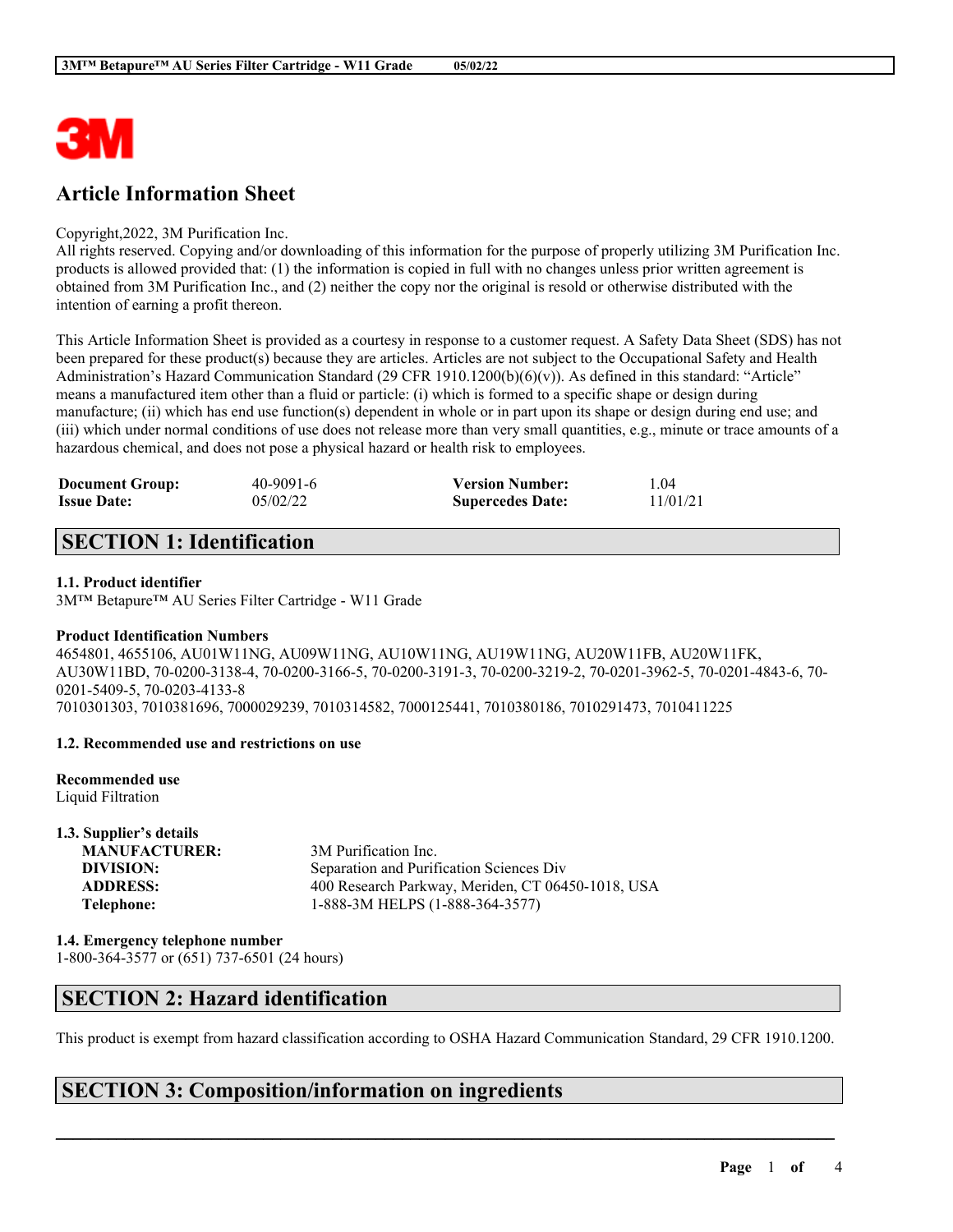| Ingredient                                        | C.A.S. No.    | $\frac{1}{6}$ by Wt |
|---------------------------------------------------|---------------|---------------------|
| Polypropylene/Polyethylene Filter Media           | Trade Secret* | $75 - 100$          |
| Polypropylene Parts: Connectors, Adapter, End Cap | Trade Secret* | - 30<br>$0 -$       |
| Gaskets/O-Rings                                   | Trade Secret* | 10                  |

\*The specific chemical identity and/or exact percentage (concentration) of this composition has been withheld as a trade secret.

# **SECTION 4: First aid measures**

#### **4.1. Description of first aid measures**

#### **Inhalation:**

No need for first aid is anticipated.

**Skin Contact:** No need for first aid is anticipated.

**Eye Contact:** No need for first aid is anticipated.

**If Swallowed:**

No need for first aid is anticipated.

### **SECTION 5: Fire-fighting measures**

In case of fire: Use a fire fighting agent suitable for ordinary combustible material such as water or foam.

### **SECTION 6: Accidental release measures**

# **6.1. Personal precautions, protective equipment and emergency procedures**

Not applicable.

#### **6.2. Environmental precautions**

Not applicable.

**6.3. Methods and material for containment and cleaning up**

Not applicable.

### **SECTION 7: Handling and storage**

#### **7.1. Precautions for safe handling**

This product is considered to be an article which does not release or otherwise result in exposure to a hazardous chemical under normal use conditions.

#### **7.2. Conditions for safe storage including any incompatibilities**

No special storage requirements.

### **SECTION 8: Exposure controls/personal protection**

This product is considered to be an article which does not release or otherwise result in exposure to a hazardous chemical under normal use conditions. No engineering controls or personal protective equipment (PPE) are necessary.

 $\mathcal{L}_\mathcal{L} = \mathcal{L}_\mathcal{L} = \mathcal{L}_\mathcal{L} = \mathcal{L}_\mathcal{L} = \mathcal{L}_\mathcal{L} = \mathcal{L}_\mathcal{L} = \mathcal{L}_\mathcal{L} = \mathcal{L}_\mathcal{L} = \mathcal{L}_\mathcal{L} = \mathcal{L}_\mathcal{L} = \mathcal{L}_\mathcal{L} = \mathcal{L}_\mathcal{L} = \mathcal{L}_\mathcal{L} = \mathcal{L}_\mathcal{L} = \mathcal{L}_\mathcal{L} = \mathcal{L}_\mathcal{L} = \mathcal{L}_\mathcal{L}$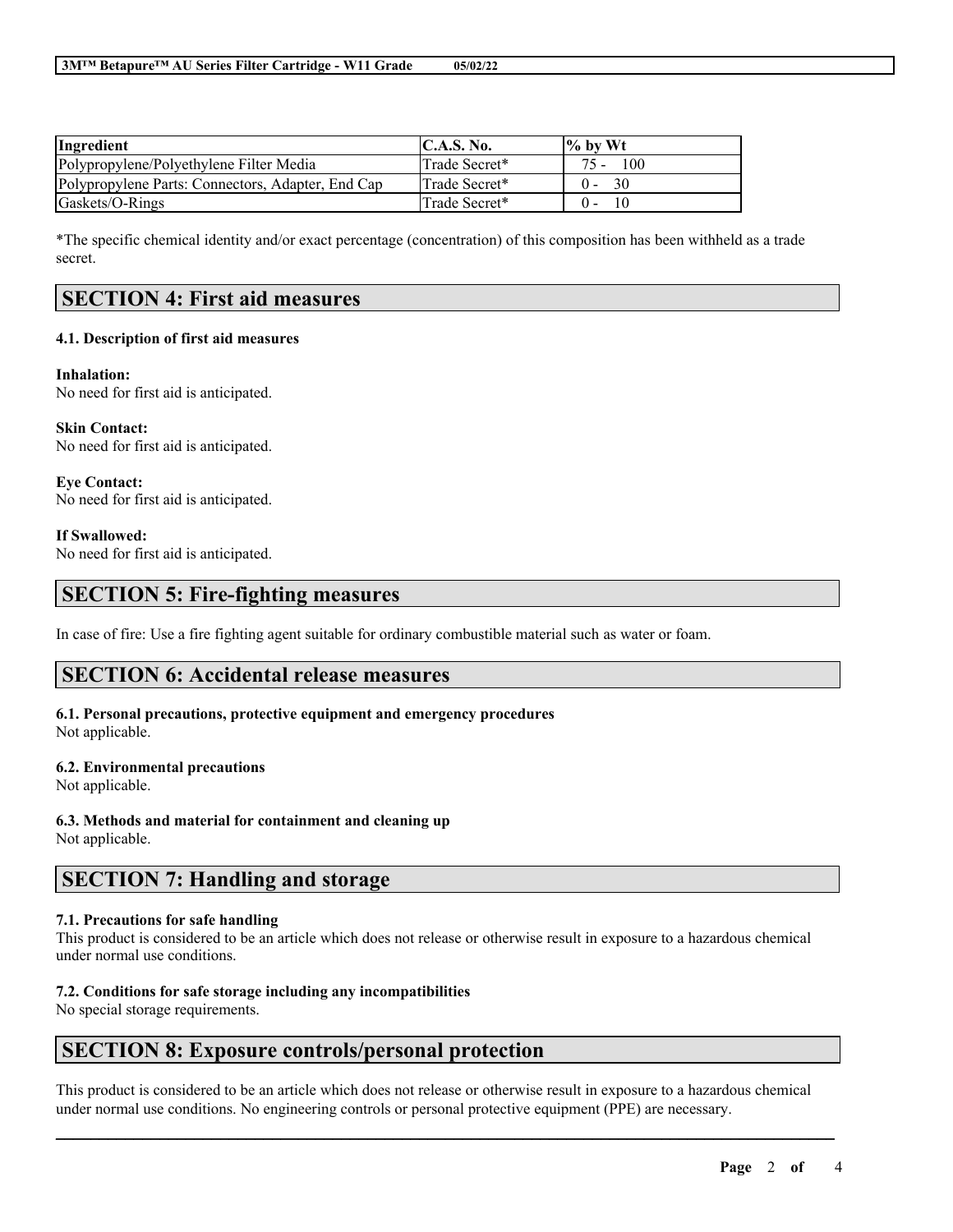# **SECTION 9: Physical and chemical properties**

#### **9.1. Information on basic physical and chemical properties**

| Appearance                             |                   |
|----------------------------------------|-------------------|
| <b>Physical state</b>                  | Solid             |
| Color                                  | White             |
| Odor                                   | Odorless          |
| <b>Odor threshold</b>                  | No Data Available |
| pН                                     | Not Applicable    |
| <b>Melting point</b>                   | No Data Available |
| <b>Boiling Point</b>                   | Not Applicable    |
| <b>Flash Point</b>                     | Not Applicable    |
| <b>Evaporation rate</b>                | Not Applicable    |
| <b>Flammability (solid, gas)</b>       | Not Available     |
| <b>Flammable Limits(LEL)</b>           | Not Applicable    |
| <b>Flammable Limits(UEL)</b>           | Not Applicable    |
| <b>Vapor Pressure</b>                  | Not Applicable    |
| <b>Vapor Density</b>                   | Not Applicable    |
| <b>Density</b>                         | No Data Available |
| <b>Specific Gravity</b>                | No Data Available |
| <b>Solubility In Water</b>             | Not Applicable    |
| Solubility- non-water                  | Not Applicable    |
| Partition coefficient: n-octanol/water | Not Applicable    |
| <b>Autoignition temperature</b>        | Not Applicable    |
| <b>Decomposition temperature</b>       | No Data Available |
| <b>Viscosity</b>                       | Not Applicable    |

## **SECTION 10: Stability and reactivity**

This material is considered to be non reactive under normal use conditions.

# **SECTION 11: Toxicological information**

#### **Inhalation:**

No health effects are expected

**Skin Contact:** No health effects are expected

**Eye Contact:** No health effects are expected

**Ingestion:** No health effects are expected

#### **Additional Information:**

This product, when used under reasonable conditions and in accordance with the directions for use, should not present a health hazard. However, use or processing of the product in a manner not in accordance with the product's directions for use may affect the performance of the product and may present potential health and safety hazards.

 $\mathcal{L}_\mathcal{L} = \mathcal{L}_\mathcal{L} = \mathcal{L}_\mathcal{L} = \mathcal{L}_\mathcal{L} = \mathcal{L}_\mathcal{L} = \mathcal{L}_\mathcal{L} = \mathcal{L}_\mathcal{L} = \mathcal{L}_\mathcal{L} = \mathcal{L}_\mathcal{L} = \mathcal{L}_\mathcal{L} = \mathcal{L}_\mathcal{L} = \mathcal{L}_\mathcal{L} = \mathcal{L}_\mathcal{L} = \mathcal{L}_\mathcal{L} = \mathcal{L}_\mathcal{L} = \mathcal{L}_\mathcal{L} = \mathcal{L}_\mathcal{L}$ 

# **SECTION 12: Ecological information**